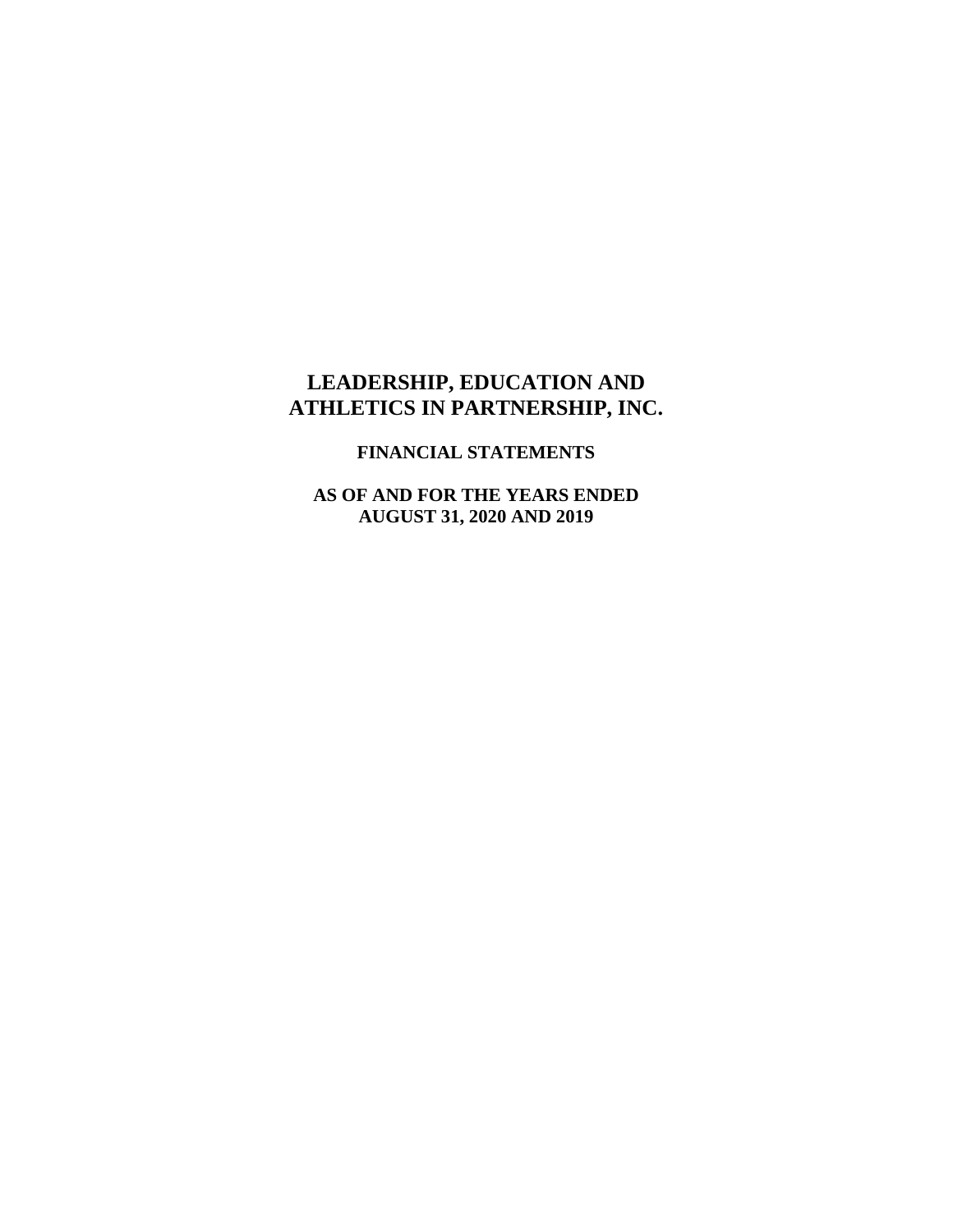### **TABLE OF CONTENTS**

| <b>Financial Statements</b> |  |
|-----------------------------|--|
|                             |  |
|                             |  |
|                             |  |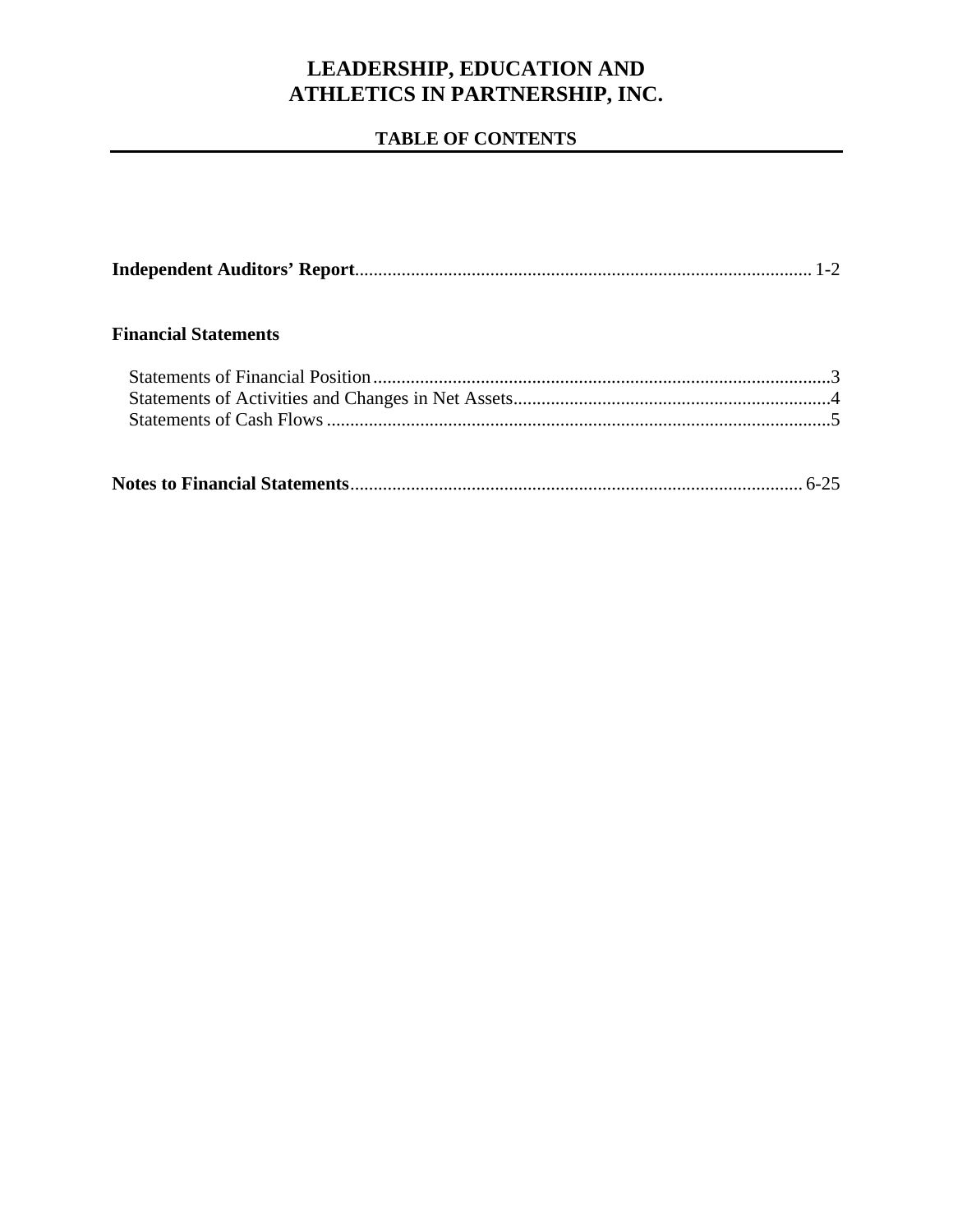

#### **INDEPENDENT AUDITORS' REPORT**

To the Board of Directors **Leadership, Education and Athletics in Partnership, Inc.** 

#### *Report on the Financial Statements*

We have audited the accompanying financial statements of Leadership, Education and Athletics in Partnership, Inc. (the Organization), which comprise the statements of financial position as of August 31, 2020 and 2019, and the related statements of activities and cash flows for the years then ended, and the related notes to the financial statements.

#### *Management's Responsibility for the Financial Statements*

Management is responsible for the preparation and fair presentation of these financial statements in accordance with accounting principles generally accepted in the United States of America; this includes the design, implementation and maintenance of internal control relevant to the preparation and fair presentation of financial statements that are free from material misstatement, whether due to fraud or error.

#### *Auditor's Responsibility*

Our responsibility is to express an opinion on these financial statements based on our audits. We conducted our audits in accordance with auditing standards generally accepted in the United States of America and the standards applicable to financial audits contained in *Government Auditing Standards,* issued by the Comptroller General of the United States. Those standards require that we plan and perform the audit to obtain reasonable assurance about whether the financial statements are free from material misstatement.

An audit involves performing procedures to obtain audit evidence about the amounts and disclosures in the financial statements. The procedures selected depend on the auditor's judgment, including the assessment of the risks of material misstatement of the financial statements, whether due to fraud or error. In making those risk assessments, the auditor considers internal control relevant to the entity's preparation and fair presentation of the financial statements in order to design audit procedures that are appropriate in the circumstances, but not for the purpose of expressing an opinion on the effectiveness of the entity's internal control. Accordingly, we express no such opinion. An audit also includes evaluating the appropriateness of accounting policies used and the reasonableness of significant accounting estimates made by management, as well as evaluating the overall presentation of the financial statements.

We believe that the audit evidence we have obtained is sufficient and appropriate to provide a basis for our audit opinion.



1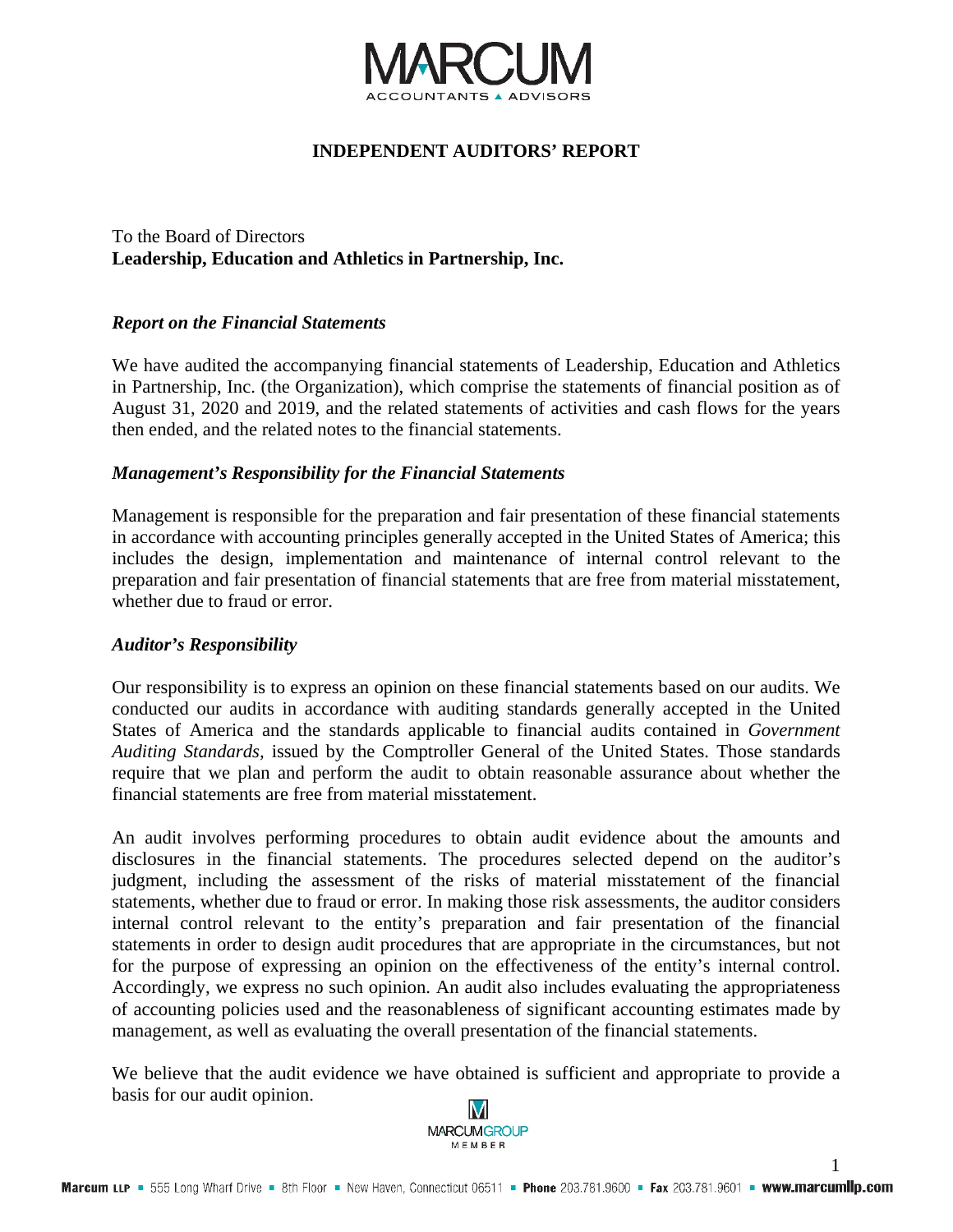#### *Opinion*

In our opinion, the financial statements referred to above present fairly, in all material respects, the financial position of Leadership, Education and Athletics in Partnership, Inc. as of August 31, 2020 and 2019, and the changes in its net assets and its cash flows for the years then ended in accordance with accounting principles generally accepted in the United States of America.

Marcum LLP

New Haven, CT May 11, 2021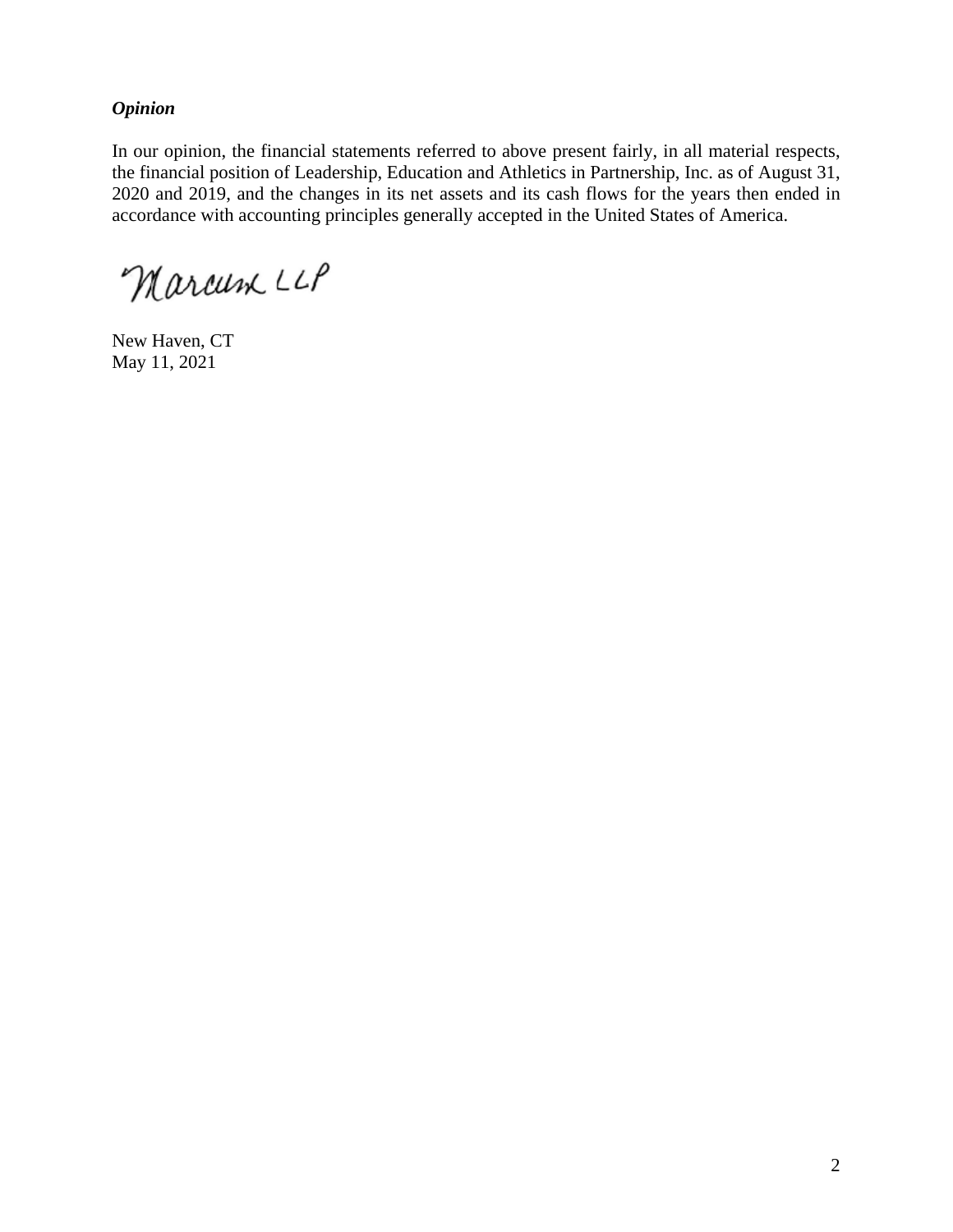### **STATEMENTS OF FINANCIAL POSITION**

### **FOR THE YEARS ENDED AUGUST 31, 2020 AND 2019**

|                                         | 2020            | 2019            |
|-----------------------------------------|-----------------|-----------------|
| <b>Assets</b>                           |                 |                 |
| <b>Current Assets</b>                   |                 |                 |
| Cash and cash equivalents               | \$<br>2,312,889 | \$<br>1,189,716 |
| Grants receivable                       | 242,291         | 118,119         |
| Prepaid insurance                       | 33,000          | 37,241          |
| <b>Total Current Assets</b>             | 2,588,180       | 1,345,076       |
| <b>Property and Equipment - net</b>     | 362,325         | 369,990         |
| <b>Other Assets</b>                     |                 |                 |
| Investments                             | 163,634         | 152,864         |
| <b>Total Assets</b>                     | \$<br>3,114,139 | \$<br>1,867,930 |
| <b>Liabilities and Net Assets</b>       |                 |                 |
| <b>Current Liabilities</b>              |                 |                 |
| Accounts payable and accrued expenses   | \$<br>64,574    | \$<br>41,949    |
| <b>Total Liabilities</b>                | 64,574          | 41,949          |
| <b>Net Assets</b>                       |                 |                 |
| Without donor restrictions              |                 |                 |
| Board designated                        | 900,000         | 900,000         |
| Undesignated                            | 1,808,846       | 635,642         |
|                                         | 2,708,846       | 1,535,642       |
| With donor restrictions                 | 340,719         | 290,339         |
| <b>Total Net Assets</b>                 | 3,049,565       | 1,825,981       |
| <b>Total Liabilities and Net Assets</b> | \$<br>3,114,139 | \$<br>1,867,930 |

#### *The accompanying notes are an integral part of these financial statements.*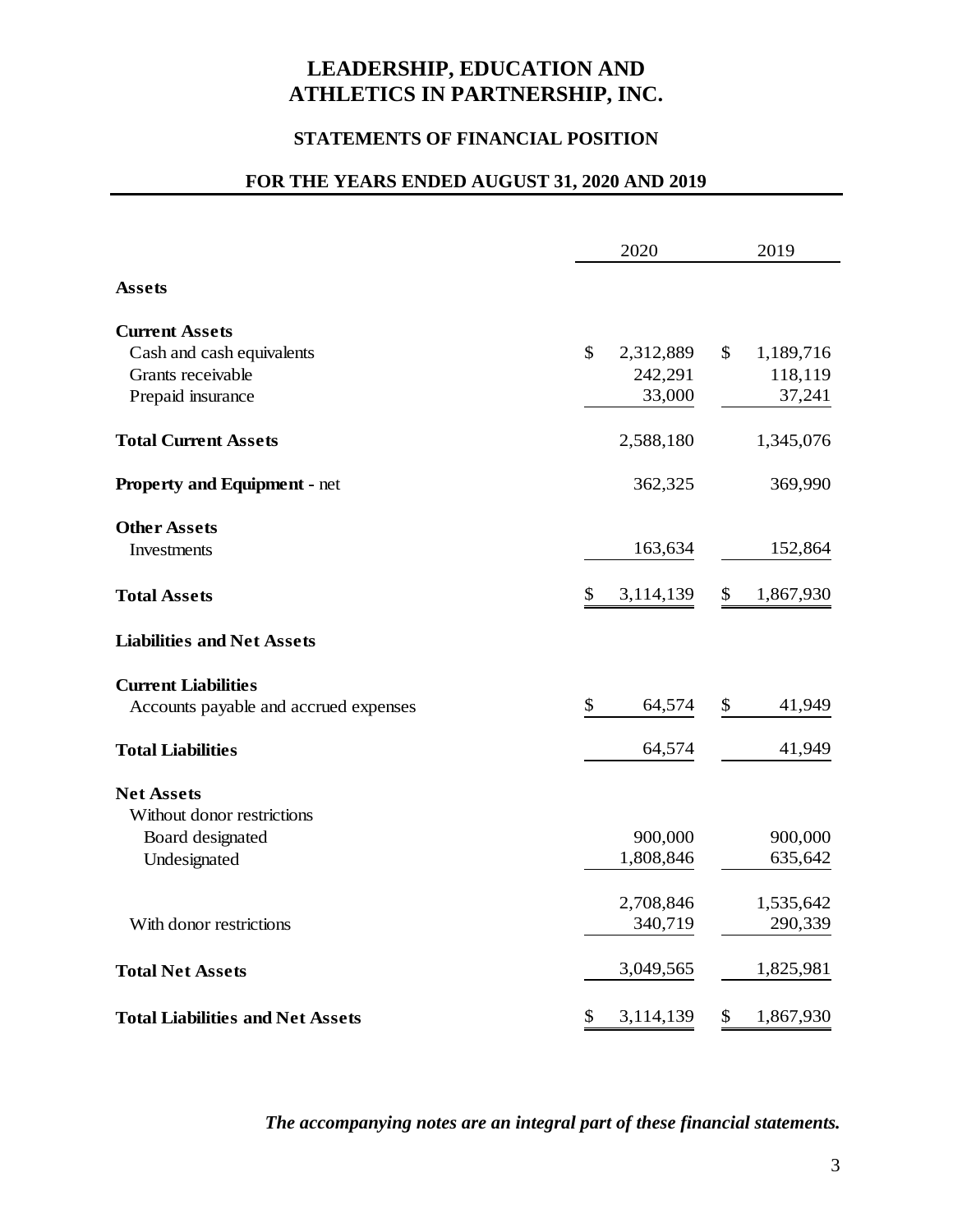#### **STATEMENTS OF ACTIVITIES AND CHANGES IN NET ASSETS**

### **FOR THE YEARS ENDED AUGUST 31, 2020 AND 2019**

|                                                        | 2020            | 2019            |
|--------------------------------------------------------|-----------------|-----------------|
| <b>Activities Without Donor Restrictions</b>           |                 |                 |
| <b>Revenue and Support</b>                             |                 |                 |
| State financial assistance                             | \$<br>285,448   | \$<br>429,294   |
| Private foundation and other contributions             | 2,302,842       | 1,424,304       |
| Other grant income                                     | 320,152         |                 |
| Interest and investment income                         | 4,102           | 8,086           |
| Program service fees                                   | 309             | 36,556          |
| Other income                                           | 5,844           |                 |
| Total revenue and support                              | 2,918,697       | 1,898,240       |
| Net assets released from restrictions -                |                 |                 |
| satisfied by meeting restrictions                      | 480,244         | 305,158         |
| Total unrestricted revenue and support                 | 3,398,941       | 2,203,398       |
| <b>Expenses</b>                                        |                 |                 |
| Program services                                       | 1,719,236       | 1,847,504       |
| Management and general                                 | 235,570         | 154,633         |
| Fund development                                       | 270,931         | 296,505         |
| <b>Total Expenses</b>                                  | 2,225,737       | 2,298,642       |
| <b>Change in Net Assets Without Donor Restrictions</b> | 1,173,204       | (95, 244)       |
| <b>Activities With Donor Restrictions</b>              |                 |                 |
| Private foundation and other contributions             | 512,640         | 296,100         |
| Investment return                                      | 17,984          | (1,908)         |
| Net assets released from restrictions                  | (480, 244)      | (305, 158)      |
| <b>Change in Net Assets With Donor Restrictions</b>    | 50,380          | (10,966)        |
| <b>Change in Net Assets</b>                            | 1,223,584       | (106,210)       |
| <b>Net Assets - Beginning</b>                          | 1,825,981       | 1,932,191       |
| <b>Net Assets - Ending</b>                             | \$<br>3,049,565 | \$<br>1,825,981 |

#### *The accompanying notes are an integral part of these financial statements.*